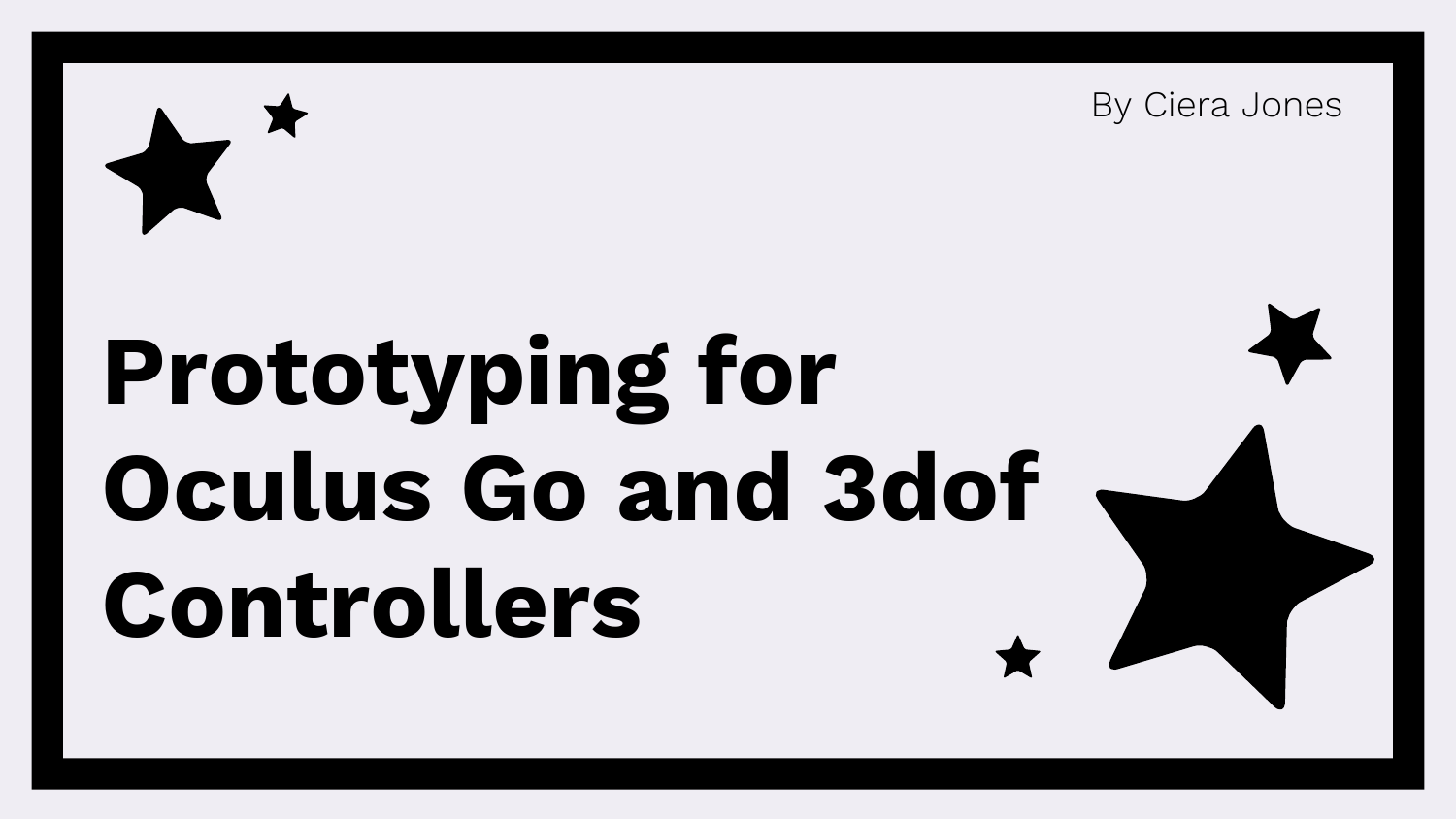### **About Me**

- Unity Developer
- Previous: Lead developer for PBS Space Time
- Current: VR/AR Developer at Viacom
- Other: Oculus Launch Pad 2018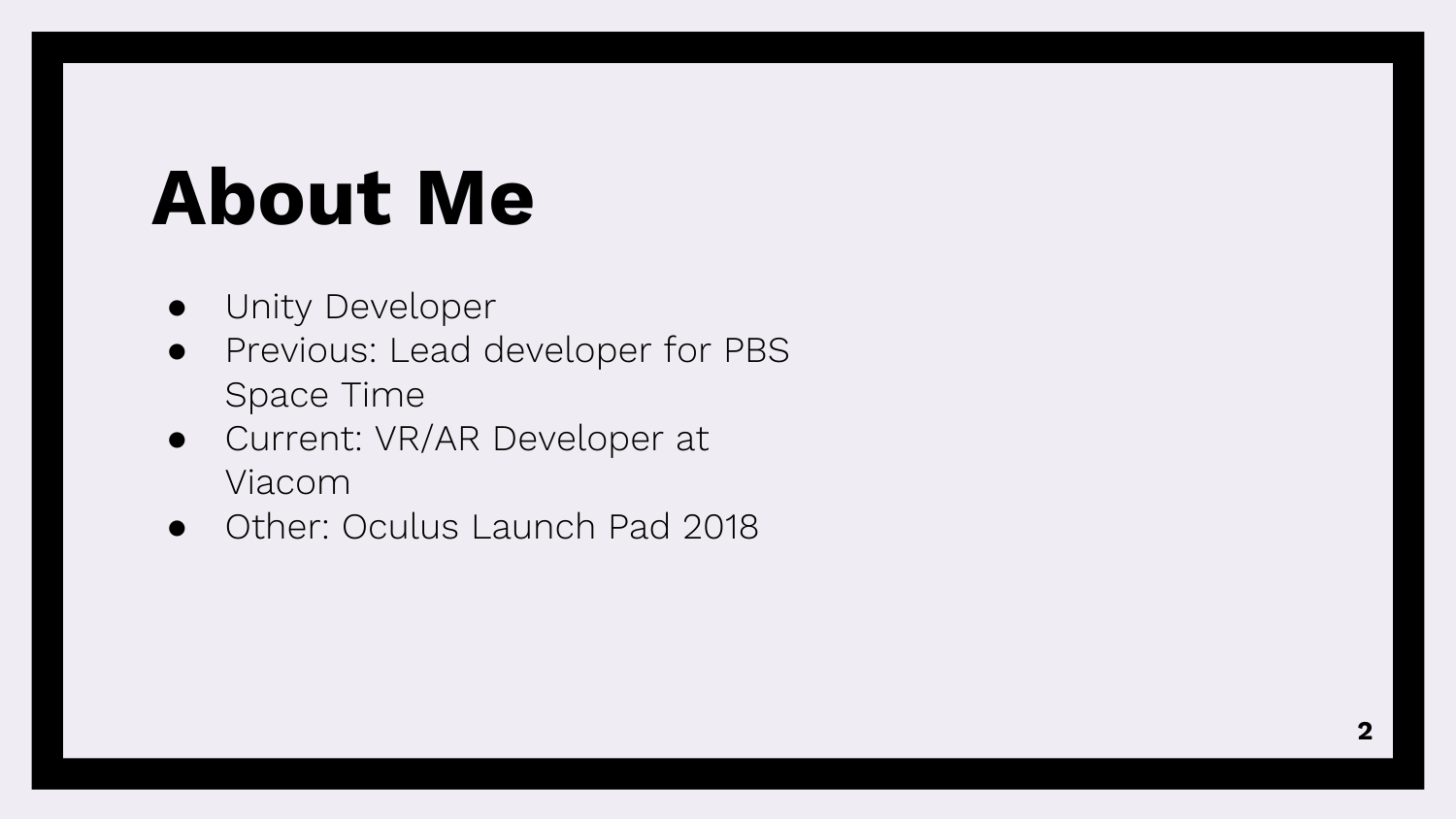

**PBS Space Time https://www.oculus.com/experiences/gear-** 3 [https://www.oculus.com/experiences/gear](https://www.oculus.com/experiences/gear-vr/1499563420081410/)[vr/1499563420081410/](https://www.oculus.com/experiences/gear-vr/1499563420081410/)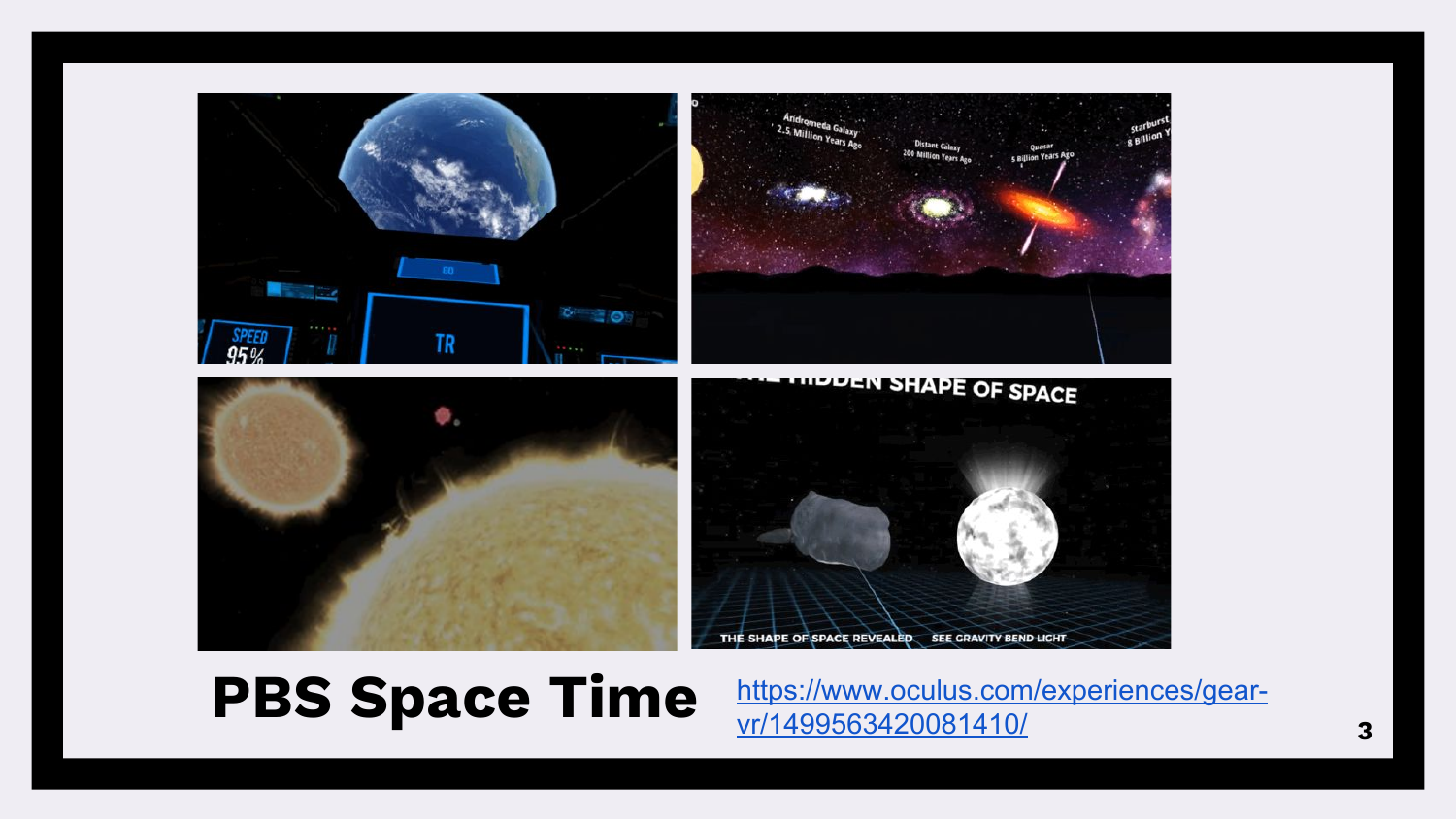## **Pet Peeves in Mobile VR**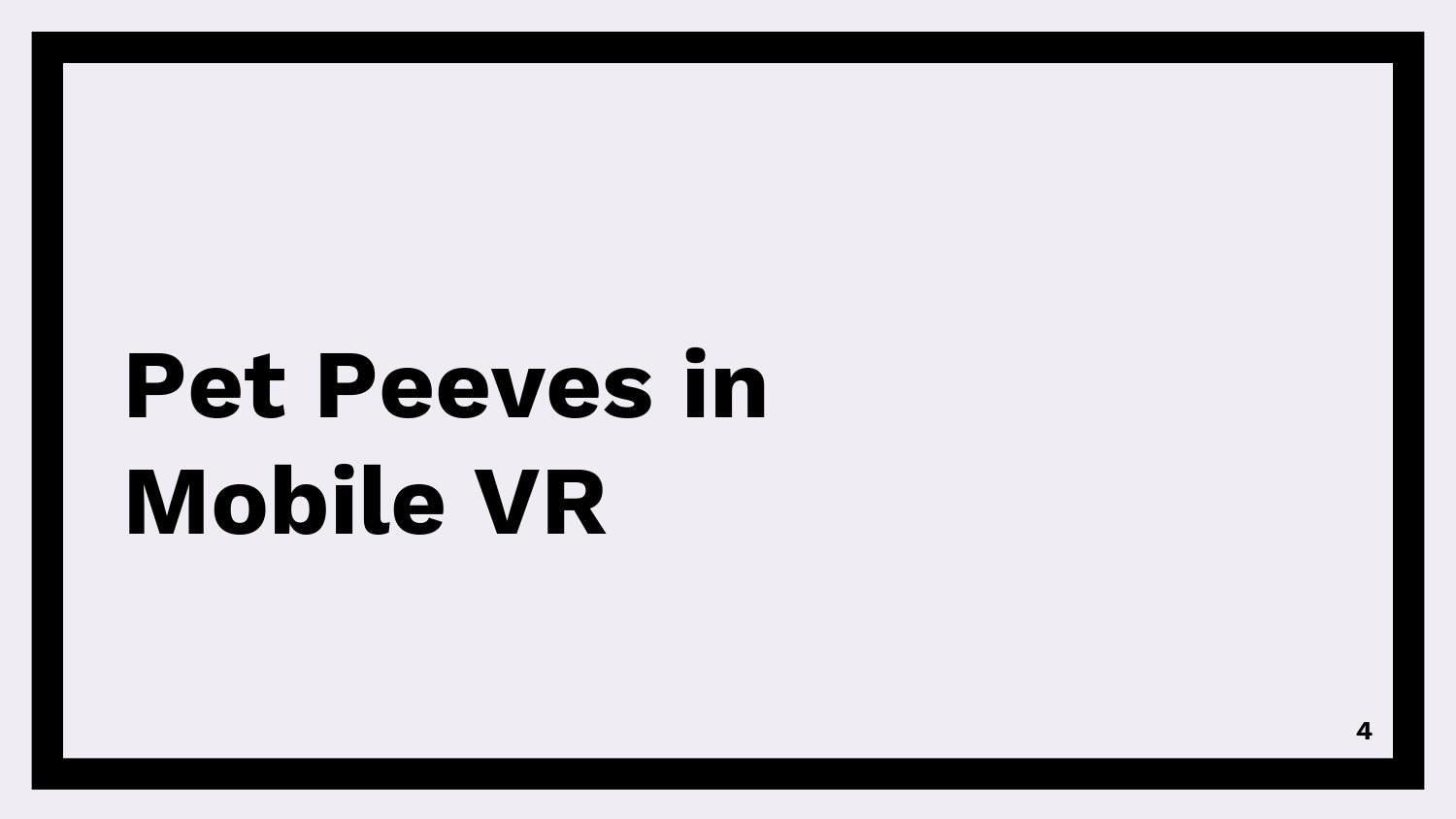### **1. Inaccessible**

- User had to turn all the way around repeatedly o Often done as a "Wow VR! Trick" or from navigation. ○ There's no way to rotate the camera
- Confusing onboarding process with complicated controls
- Not optimized with frame rate continually dropping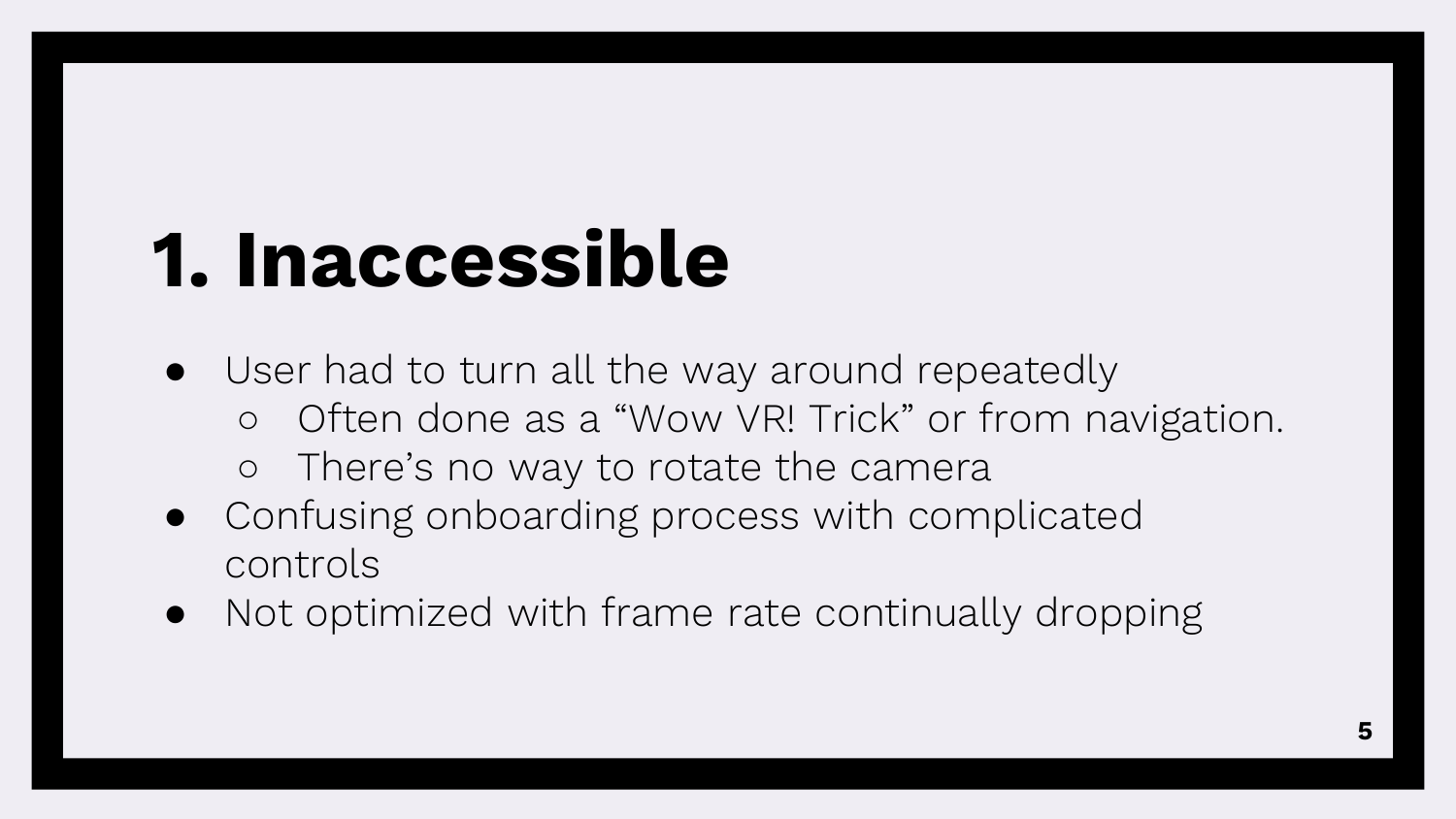### **2. Boring Remote**

● No more Gear/Go controller with a laser pointer!

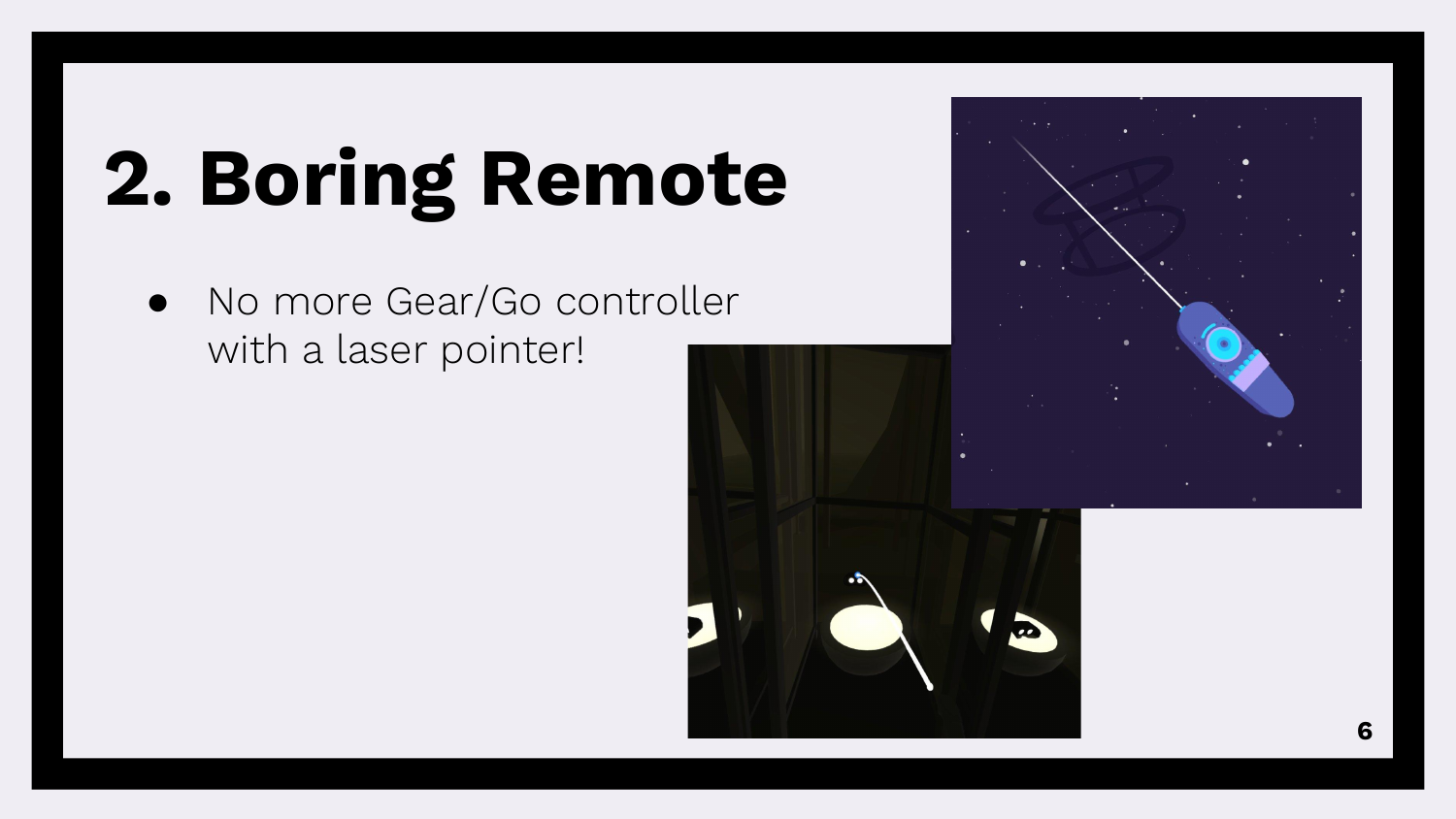#### **3. Back Button**

- Back button is seems to be an afterthought to comply with Oculus rules.
- Users can't see in VR, back button can easily be pressed.
- Use it as an opportunity for reorienting users in the experience.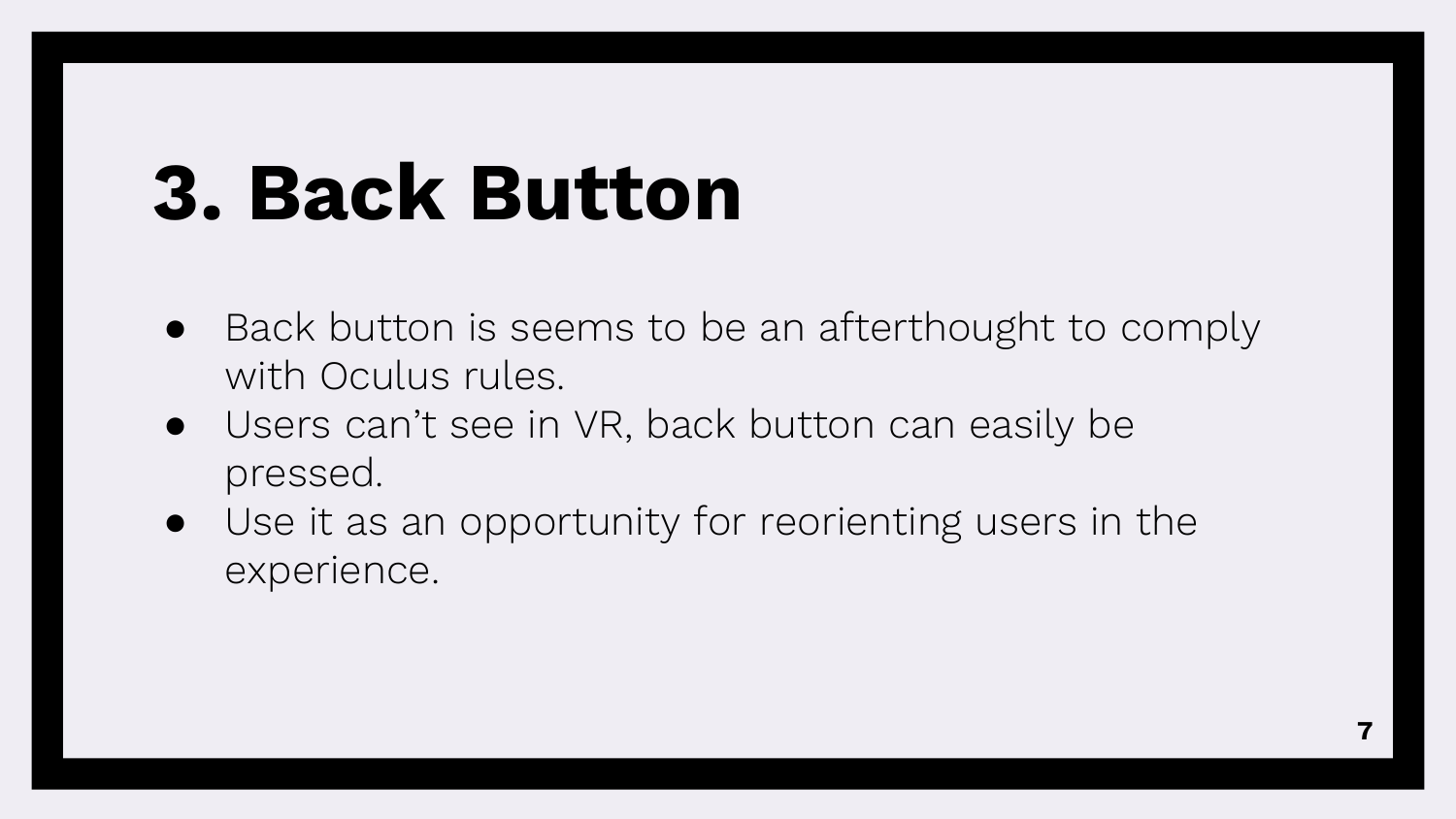### **3. Back Button - Examples**



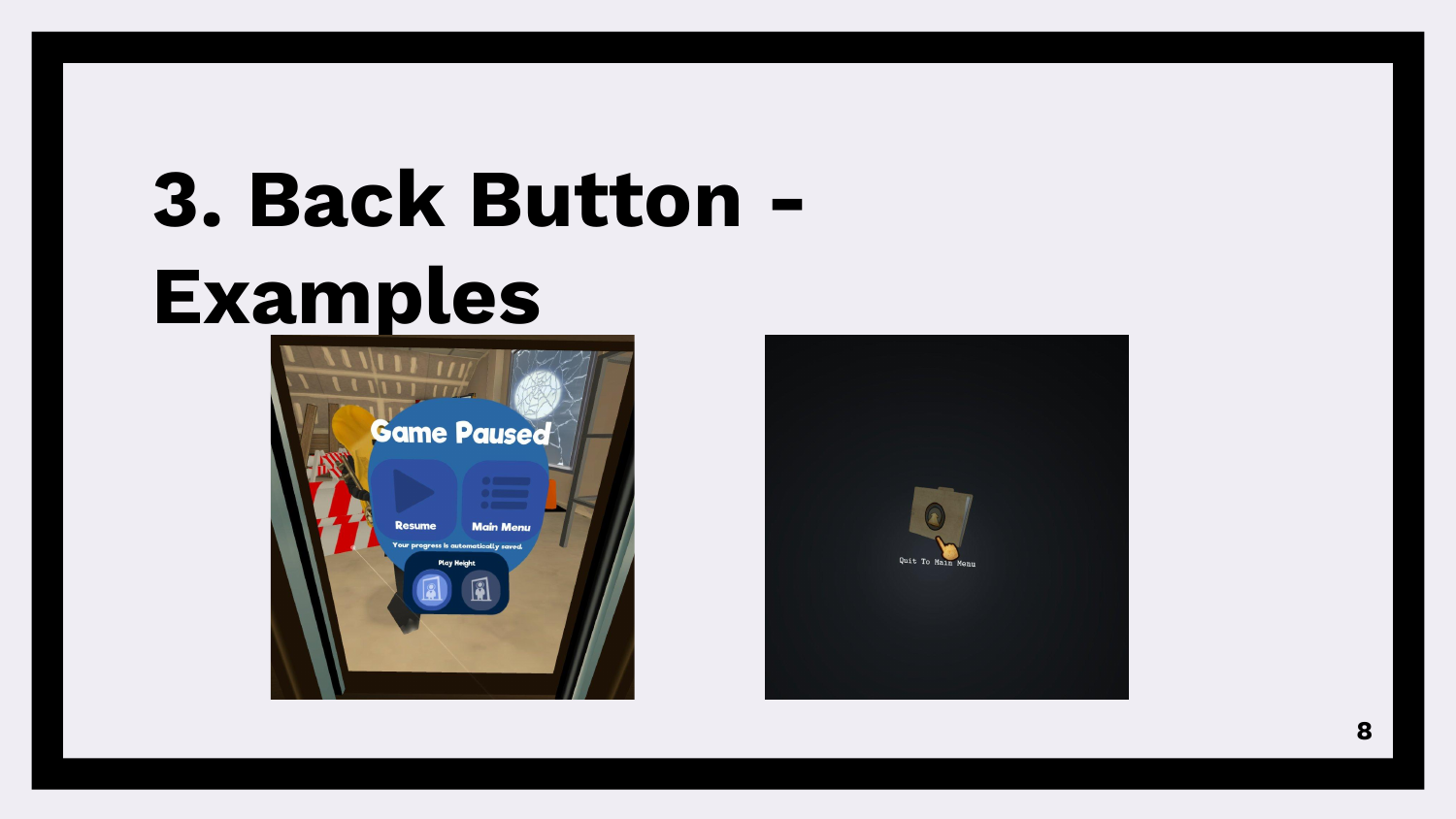### **4. Not Taking Advantage Of the Display**

- Tiered foveated rendering should be used.
	- Gives a wider FOV and looks a lot nicer!
	- Avoid when using thin lines.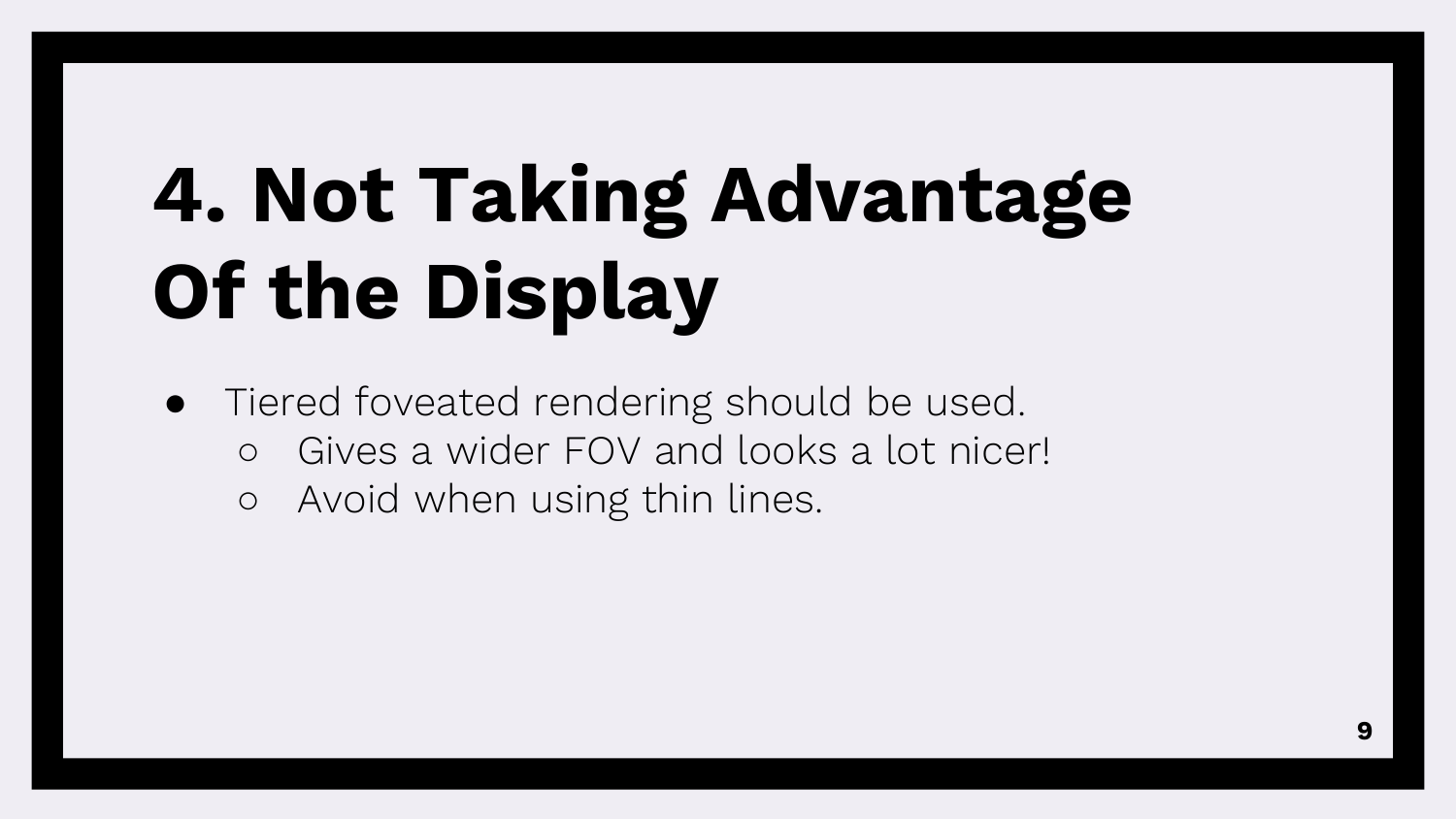### **5. Terrible Textures**

- How to fix aliasing:
	- To fixed this I make it a smaller texture and turn on mip maps in the texture setting with bilinear/trilinear filtering with an appropriate aniso level
	- Harsh lines make it worse, so add a slight blur filter to the texture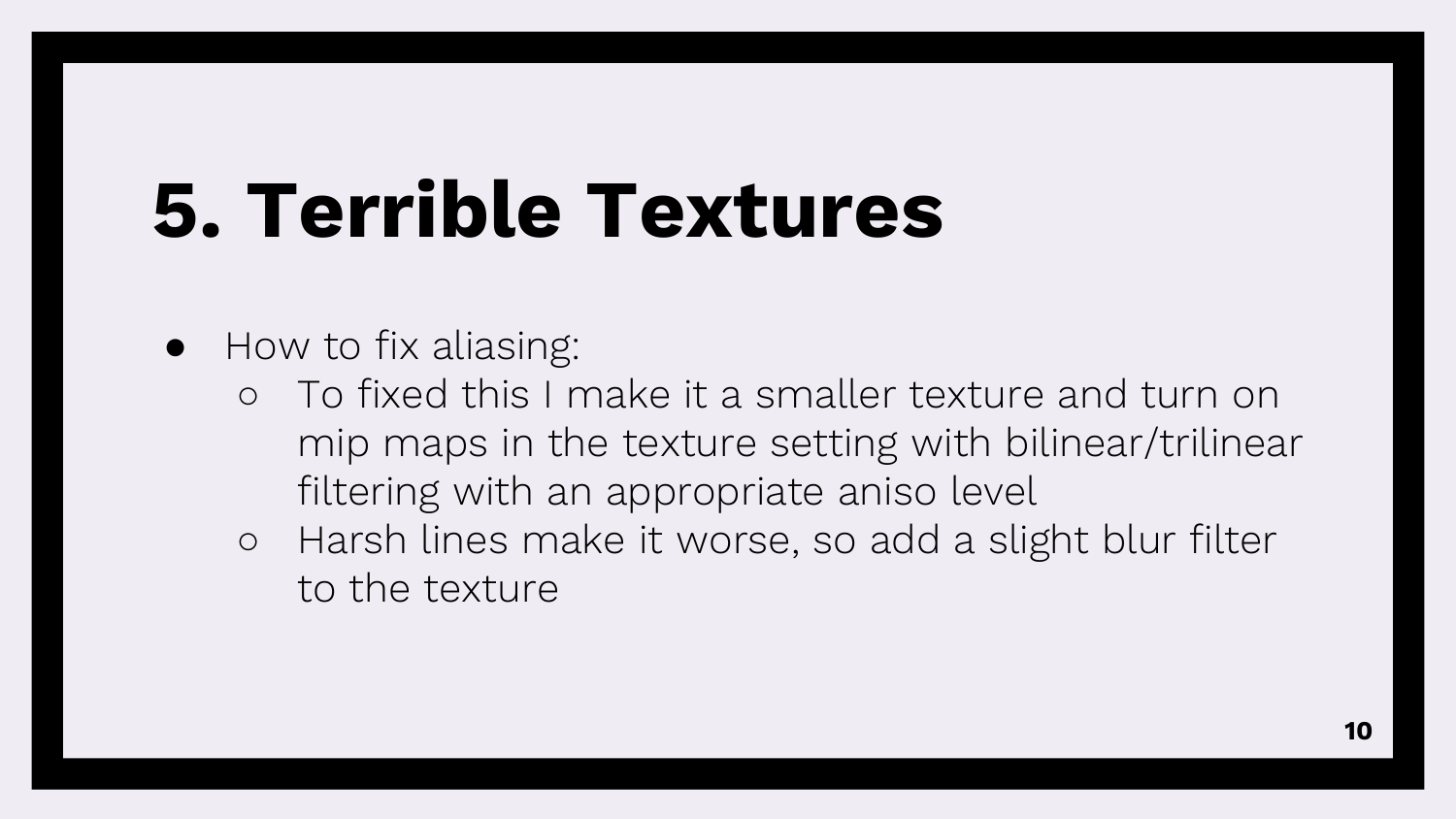### **Overall Trend**

- These are the things that are overlooked and can be done at a later time
- However, I feel that these are the things that should not wait
- Intention and care means a polished product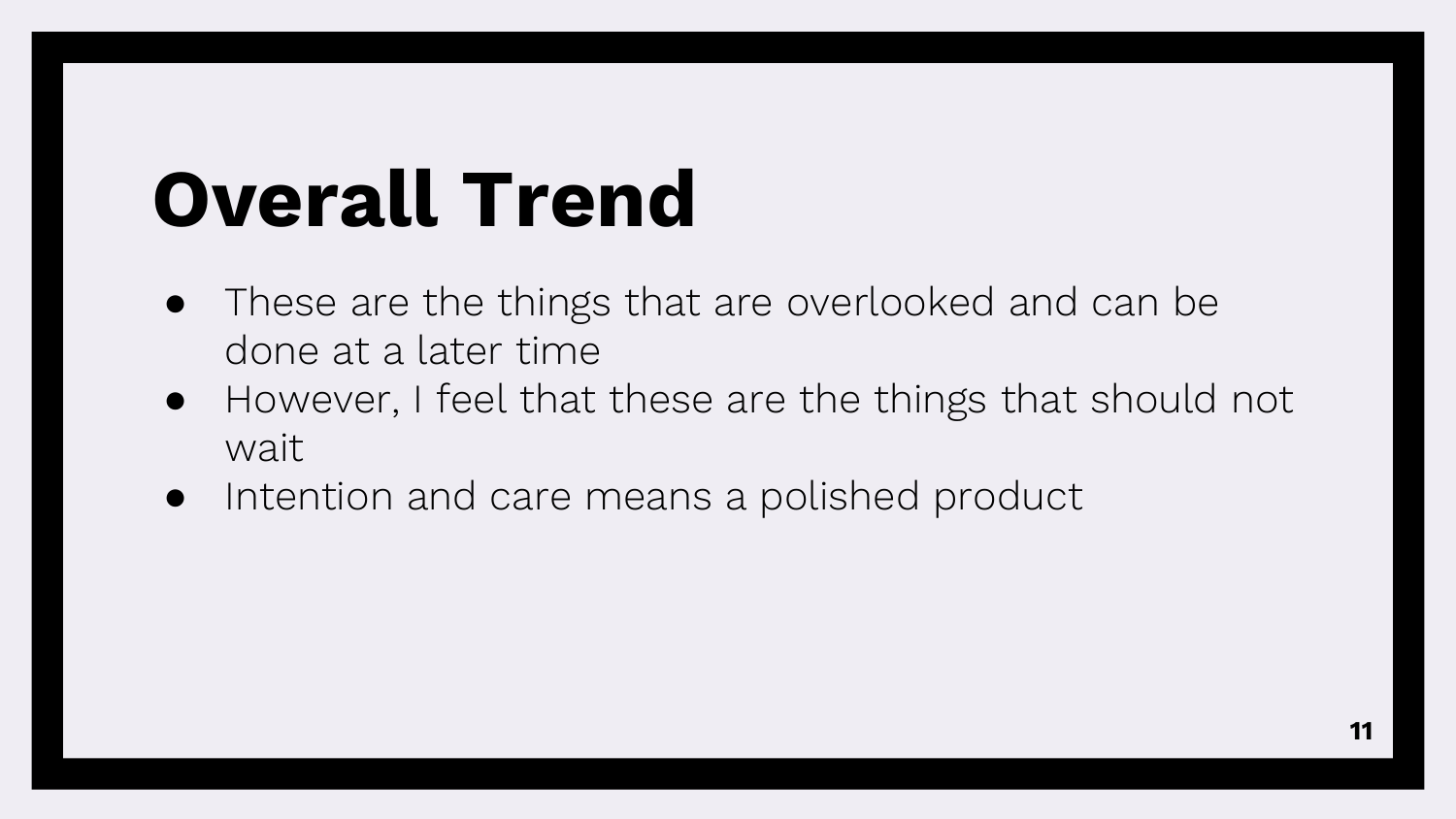### **Prototyping Tool Kit**

- 3 dof simulator
- Event based scripting
- Generic reusable code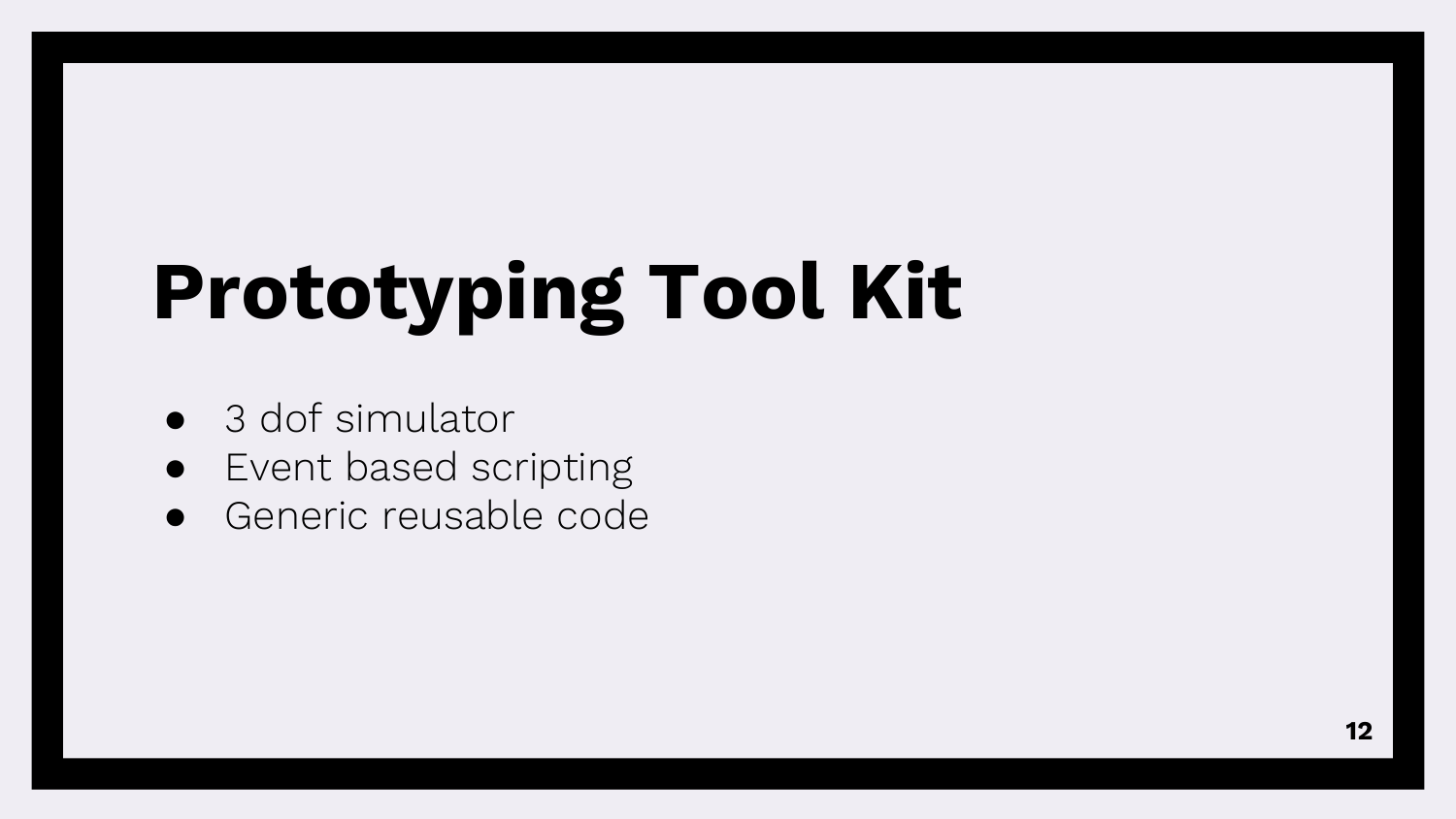### **Links!**

- Simulating a 3dof in Unity with a Rift
	- o <https://developer.oculus.com/blog/simulating-a-gear-vr-controller-with-touch>
- Visual Remote Controller Input
	- o <https://developer.oculus.com/documentation/unity/latest/concepts/unity-ovrinput>
- **Unity Events** 
	- o Unity Events efficiency:<https://jacksondunstan.com/articles/3335>
	- o https://www.reddit.com/r/Unity3D/comments/35oekm/delegate\_events\_vs\_unityevent which one is/
- FB 360 Videos
	- o <https://github.com/facebook/360-Capture-SDK>
- Optimization for VR
	- https://unity3d.com/learn/tutorials/topics/virtual-reality/optimisation-vr-unity